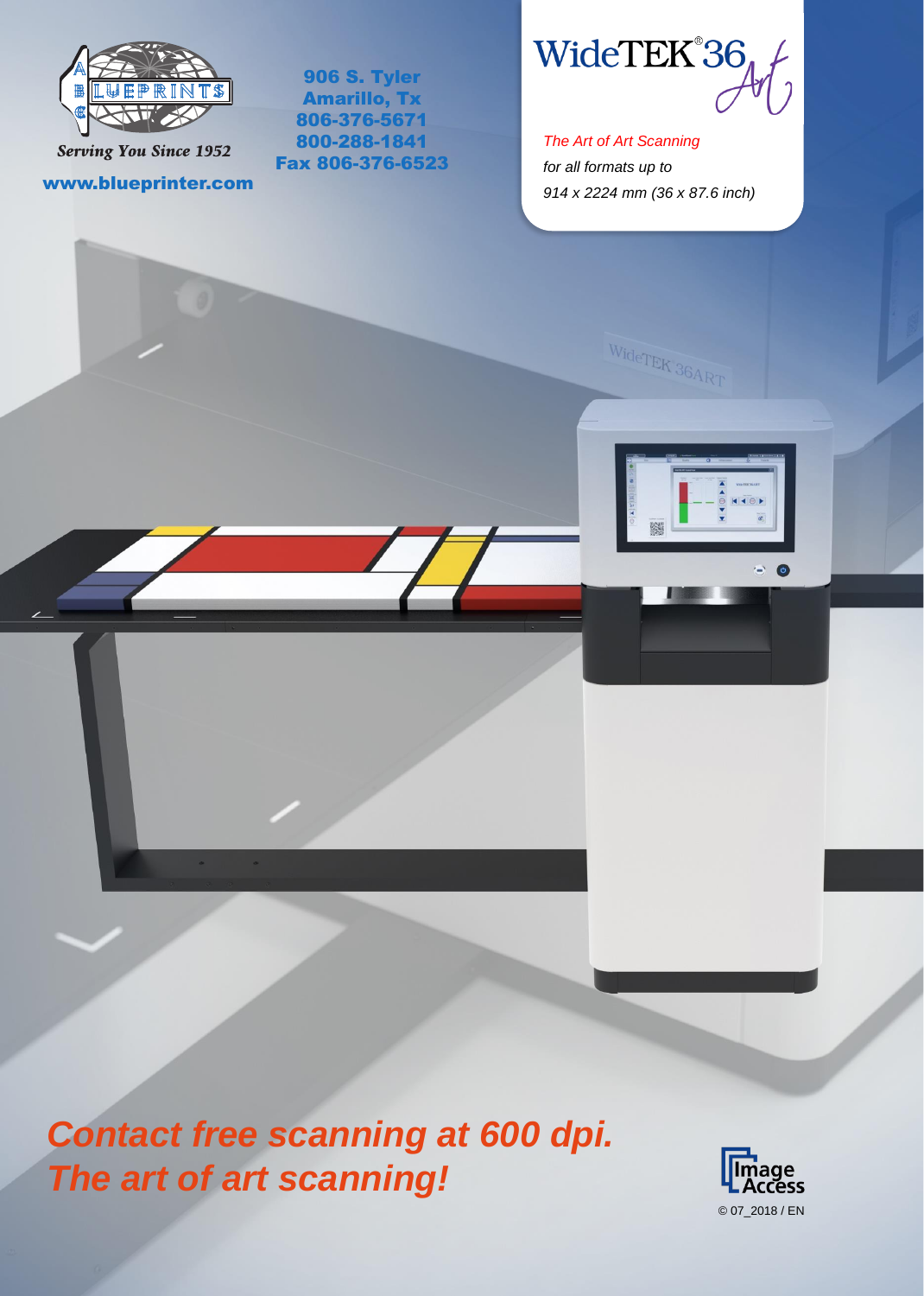

- CONTACT-FREE SCANNING OF FRAGILE MATERIAL OR EVEN WET ARTWORK
- SCANS UP TO 914 X 1524 MM / 36 X 60 INCHES WIDE OPTIONAL SCAN TABLE EXTENSION TO 700 MM POSSIBLE (914 X 2224 MM / 36 X 87.6 INCH)
- FADGI AND ISO 19264-1 COMPLIANT
- MAXIMUM SCAN HEIGHT OF 100 MM / 4 INCHES
- DOCUMENT THICKNESS OF 200 MM / 8 INCHES
- FASTEST COLOR SCANNING AT 42.2 MM/S / 1.66 INCH/S @ 300 DPI
- FASTEST 3D TEXTURE COLOR SCANNING AT 21.1 MM/S / 0.83 INCH/S @ 300DPI
- 600 x 600 DPI OPTICAL **RESOLUTION**
- CAPTURES 3D SURFACES, TEXTURES OF VARIOUS **MATERIALS**
- CONTACT-FREE SCANNING OF FRAGILE MATERIAL OR EVEN WET ARTWORK
- SCAN2PAD®, USE ANY PAD TO OPERATE THE SCANNER
- SCAN TABLE CAN BE MOVED MANUALLY OR MOTORIZED
- INTEGRATED 64BIT LINUX, INTEL I3 QUAD CORE, 8 GB RAM, 320GB HDD
- GIGABIT TCP/IP NETWORK INTERFACE
- LARGE 15 INCH COLOR TOUCHSCREEN FOR SIMPLIFIED OPERATION
- VIRTUAL RESCAN, MODIFY IMAGES WITHOUT **RESCANNING**



*Enables contact free scanning of works of art like oil and acrylic paintings, watercolors, charcoal and pastel drawings, mixed media collages and antique works of art; at 600dpi in formats up to 914 x 2224mm / 36 x 87.6 inches with the optional scan table extension.*

*Using the latest camera technology this scanner exceeds all criteria set forth in the FADGI \*\*\* guidelines and ISO 19264-1 level B.*

*Perfecting the Art of Art Scanning*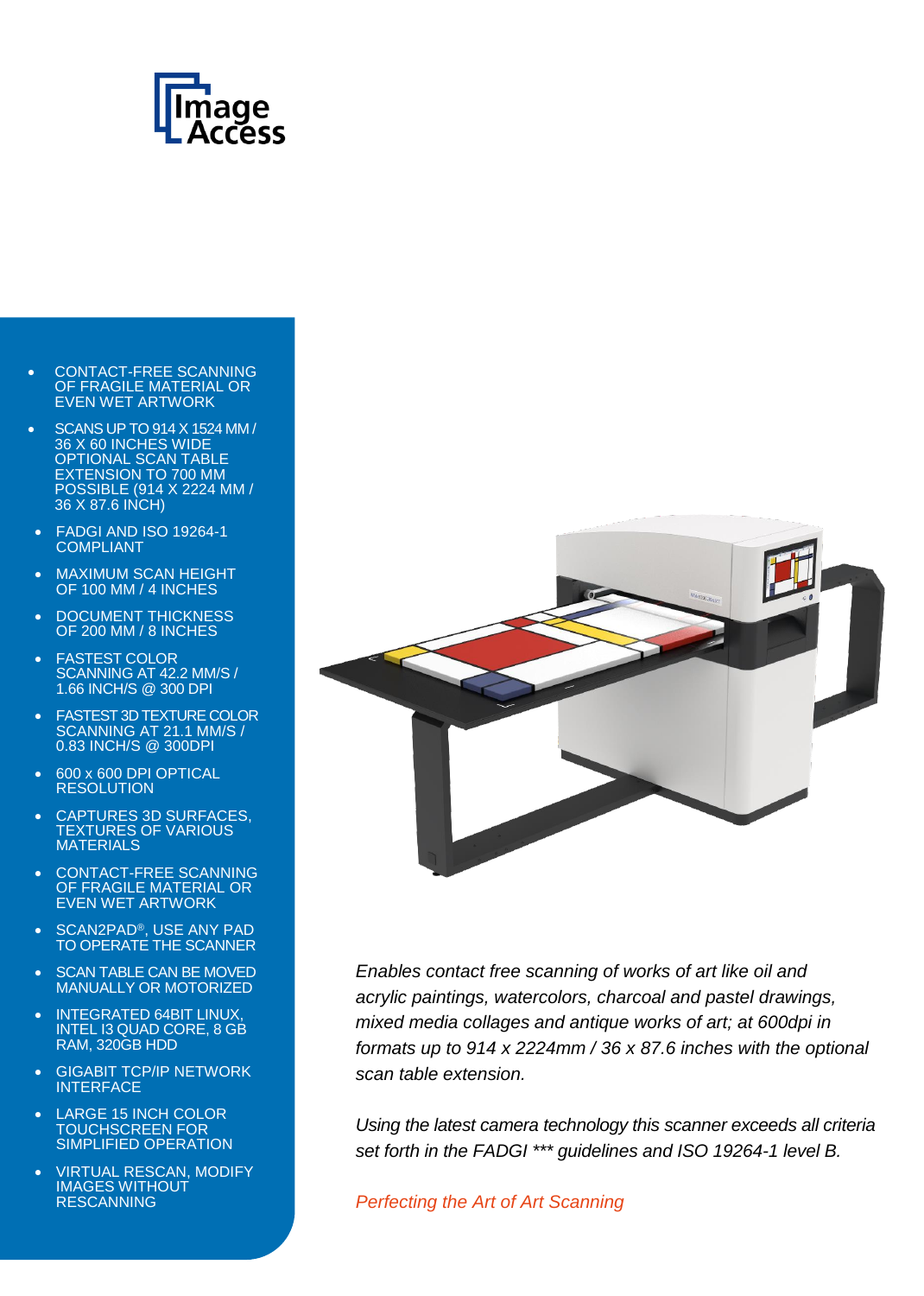# **WideTEK® 36ART fine art scanner**

The WideTEK® 36ART-600 enables contact free scanning of works of art like oil and acrylic paintings, watercolors, charcoal and pastel drawings, mixed media collages and antique works of art, with or without frames, gently and in high resolution.

With its patent pending laser focusing, the WideTEK 36ART captures all surface textures, from the finest stroke of the brush to gouache painting techniques. Originals are scanned with up to 600 x 600 dpi optical resolution and ICC profiles can be easily used with the scanner to guarantee truly correct colors in the scanned image.

Objects being scanned are driven fully automatically under the CCD scan lines, without the surface of the objects coming into contact with the scanner. Due to this scanning technique, the WideTEK® 36ART digitizes surfaces up to 100 mm high, whereby the scan objects can be up to 200 mm in total. A framed work of art can be scanned directly without taking it out of the frame first. A painting can be scanned even if it is are still wet, as long as it is framed or the sides are dry enough to place the artwork on the scanning bed. Cool UV and IR-free LED illumination also protects valuable art from color distortion or damage due to excessive exposure to light. Optionally, a scan table extension of 700 mm is possible which allows originals up to a length of 2224 mm (87.6 inch) to be scanned. A special laser focus helps the user to set the optimal position of the scan head.

In cooperation with large format printers from HP, Canon and EPSON, the WideTEK® 36ART-600 fine art scanner brings the basis for professional art reproduction. Native printer drivers installed on the scanner make color accuracy on the resulting image even higher.

The WideTEK® 36ART-600 was designed for archiving and reproduction of works of art. Museums can digitize their own collection for sale as a print or for publication on the internet or in catalogs. Reprography specialists can offer fine art digitization as a service, which has already proven to be a lucrative market.

## **WideTEK® 36ART Further highlights**

- Output formats: PDF, PDF/A, JPEG, TIFF, PNM, multipage PDF and TIFF, DICOM and many more
- Authenticity of colors
- UV and IR-free LED lighting
- Geometrical accuracy
- Large color space: supports sRGB, Adobe RGB, native
- ICC color profile
- Scan2USB Walk up scanning to a USB device
- Scan2Network Output to network resources, SMB, FTP
- Virus resistant Linux OS
- Remote maintenance and analysis
- Firmware updates via web interface

## **WideTEK® 36ART Markets**

- Scanning artwork of all types and textures
- For museums, art dealers, auction houses, archives and libraries
- Scanning and texture recognition of surfaces for the industrial sector



 *WideTEK®36ART-600 scans artwork up to 200 mm (8 inch) in thickness*

## **Markets and Applications**

The WideTEK® 36ART wide format CCD fine art scanner is a valuable production device for the following markets and applications. This list is neither complete

## **WideTEK® 36ART Markets**

- Museums, Galleries, Exhibitions
- Copy Services, Reprographics
- Government, Archives, Special Collections
- Universities, Libraries, Fine Art Owners
- Textile, Floor Cover and Building material industries

nor exclusive, there are more markets and applications than listed and it should be taken only as a general guideline. If you have a specific application that is not listed here, please check with your sales representative.

### **WideTEK® 36ART Applications**

- High quality replica production of artwork for sale in auction houses
- Preservation of artwork as special collections in museums
- Presentation of artwork in public and/or private catalogs, prints, websites
- Industrial quality control of textured heavy, thick or wet material
- Presentation of other material in public and/or private catalogs, websites
- Scanning artwork for display as a security, anti-theft measure